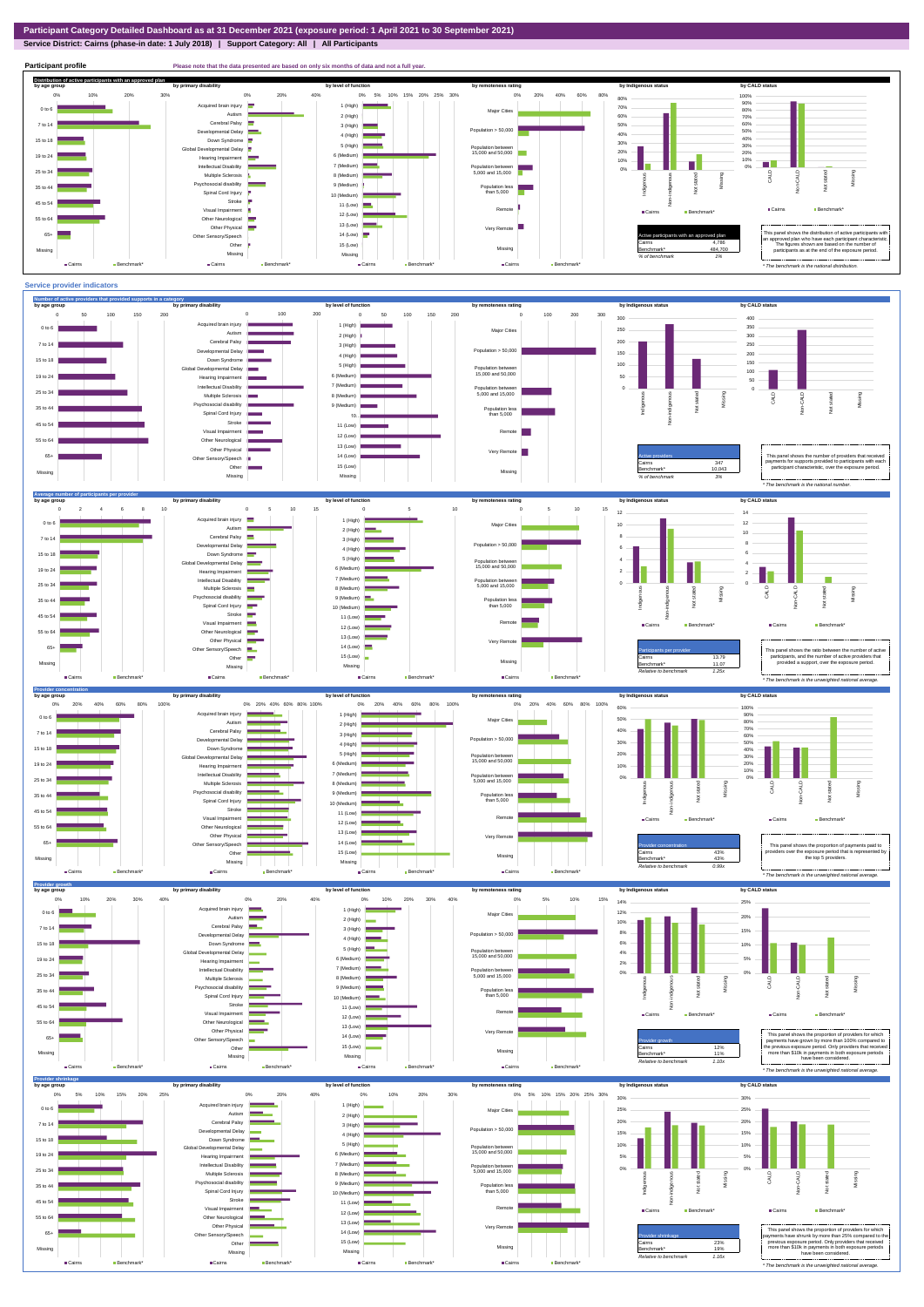## **Service District: Cairns (phase-in date: 1 July 2018) | Support Category: All | All Participants**



| <b>Support category</b>        | Active participants with<br>approved plans | <b>Active providers</b> | Participants<br>per provider | Provider<br>concentration | Provider<br>arowth | Provider<br>shrinkage | <b>Total plan</b><br>budgets (\$m) | Payments (\$m)          | <b>Utilisation</b> | Outcomes indicator on<br>choice and control | Has the NDIS helped with<br>choice and control? |
|--------------------------------|--------------------------------------------|-------------------------|------------------------------|---------------------------|--------------------|-----------------------|------------------------------------|-------------------------|--------------------|---------------------------------------------|-------------------------------------------------|
|                                |                                            |                         |                              |                           |                    |                       |                                    |                         |                    |                                             |                                                 |
| Core                           |                                            |                         |                              |                           |                    |                       | 4.6                                |                         |                    |                                             |                                                 |
| Consumables                    | 4.172                                      | 103                     | 40.5                         | 70%                       | 4%                 | 11%                   |                                    | 3.0                     | 66%                | 55%                                         | 78%                                             |
| Daily Activities               | 2.877                                      | 147                     | 19.6                         | 58%                       | 11%                | 15%                   | 104.3                              | 80.8                    | 77%                | 52%                                         | 78%                                             |
| Community                      | 2.941                                      | 110                     | 26.7                         | 65%                       | 10%                | 16%                   | 42.2                               | 34.2                    | 81%                | 50%                                         | 78%                                             |
| Transport<br>                  | 2.239<br>                                  | 51<br>.                 | 43.9<br>                     | 70%<br>.                  | 0%<br>.            | 22%<br>.              | 2.8<br>-----------                 | 2.4<br>                 | 86%<br>.           | 49%<br>--------                             | 78%<br>                                         |
| Core total                     | 4,663                                      | 214                     | 21.8                         | 57%                       | 10%                | 15%                   | 153.9                              | 120.5                   | 78%                | 54%                                         | 77%                                             |
|                                |                                            |                         |                              |                           |                    |                       |                                    |                         |                    |                                             |                                                 |
| <b>Capacity Building</b>       |                                            |                         |                              |                           |                    |                       |                                    |                         |                    |                                             |                                                 |
| Choice and Control             | 3.418                                      | 97                      | 35.2                         | 82%                       | 5%                 | 0%                    | 2.5                                | 2.5                     | 98%<br>о           | 54%                                         | 77%                                             |
| Daily Activities               | 4.739                                      | 178                     | 26.6                         | 76%                       | 9%                 | 11%                   | 25.8                               | <b>Contract</b><br>14.0 | 54%                | 54%                                         | 77%                                             |
| Employment                     | 196                                        | 19                      | $\bullet$<br>10.3            | $\bullet$<br>95%          | $0\%$              | 43%                   | 1.4                                | 0.7                     | 45%                | 34%                                         | 70%                                             |
| Relationships                  | 326                                        | 27                      | 12.1                         | 91%                       | 27%                | 36%                   | 2.1                                | 1.2                     | 57%                | 19%                                         | 70%                                             |
| Social and Civic               | 264                                        | 17                      | 15.5                         | 90%                       | 100%               | $0\%$                 | 0.6                                | 0.2                     | 30%                | 43%                                         | 80%                                             |
| <b>Support Coordination</b>    | 2.640                                      | 102                     | 25.9                         | 71%                       | 19%                | 13%                   | 7.1                                | 5.5                     | 77%                | 48%                                         | 75%                                             |
| <b>Capacity Building total</b> | 4.770                                      | .<br>239                | --------<br>20.0             | -------<br>65%            | 11%                | .<br>22%              | .<br>40.1                          | <br>24.3                | ------<br>60%      | ------<br>54%                               | --------<br>77%                                 |
| Capital                        |                                            |                         |                              |                           |                    |                       |                                    |                         |                    |                                             |                                                 |
| Assistive Technology           | 1,203<br><b>Contract Contract</b>          | 75                      | 16.0                         | 76%                       | 17%                | 35%                   | 6.5                                | 3.8                     | 59%                | 66%                                         | 82%                                             |
| Home Modifications             | 193                                        | 20                      | 9.7                          | 87%                       | 22%                | 22%                   | 1.3                                | 1.0                     | 76%                | 65%                                         | 88%                                             |
| <b>Capital total</b>           | 1.245                                      | .<br>81                 | .<br>15.4                    | 65%                       | 18%                | 39%                   | --------<br>7.8                    | -------<br>4.8          | <br>62%            | 66%                                         | 82%                                             |
|                                |                                            |                         |                              |                           |                    |                       |                                    |                         |                    |                                             |                                                 |
| Missing                        | $\Omega$                                   | $\Omega$                | 0.0                          | 0%                        | 0%                 | 0%                    | 0.0                                | 0.0                     | $0\%$              | 0%                                          | 0%                                              |
| All support categories         | 4.786                                      | 347                     | 13.8                         | 56%                       | 12%                | 23%                   | 201.8                              | 149.6                   | 74%                | 54%                                         | 77%                                             |

Note: Only the major support categories are shown.<br>Note: Capacity Building total individual Wellbeing, Home Living and Lifelong Learning although these support categories are not shown.<br>Note: A utilisation rate may be abov

| <b>Indicator definitions</b>                                                                                                                        |                                                                                                                                                                                                                                                                                                                                                                                                                                                                                                                                                                                                                                                                                                                                                                                                                 |
|-----------------------------------------------------------------------------------------------------------------------------------------------------|-----------------------------------------------------------------------------------------------------------------------------------------------------------------------------------------------------------------------------------------------------------------------------------------------------------------------------------------------------------------------------------------------------------------------------------------------------------------------------------------------------------------------------------------------------------------------------------------------------------------------------------------------------------------------------------------------------------------------------------------------------------------------------------------------------------------|
| Active participants with approved plans                                                                                                             | Number of active participants who have an approved plan and reside in the service district / have supports relating to the support category in their plan.                                                                                                                                                                                                                                                                                                                                                                                                                                                                                                                                                                                                                                                      |
| <b>Active providers</b><br><b>Participants per provider</b><br><b>Provider concentration</b><br><b>Provider growth</b><br><b>Provider shrinkage</b> | Number of providers that received payments for supports provided to participants within the service district / support category, over the exposure period.<br>Ratio between the number of active participants and the number of active providers.<br>Proportion of provider payments over the exposure period that were paid to the top 10 providers.<br>Proportion of providers for which payments have grown by more than 100% compared to the previous exposure period. Only providers that received more than \$10k in payments in both exposure periods have been considered.<br>Proportion of providers for which payments have shrunk by more than 25% compared to the previous exposure period. Only providers that received more than \$10k in payments in both exposure periods have been considered. |
| <b>Total plan budgets</b><br><b>Payments</b><br><b>Utilisation</b>                                                                                  | Value of supports committed in participant plans for the exposure period.<br>Value of all payments over the exposure period, including payments to providers, payments to participants, and off-system payments (in-kind and Younger People In Residential Aged Care (YPIRAC)).<br>Ratio between payments and total plan budgets.                                                                                                                                                                                                                                                                                                                                                                                                                                                                               |
| Outcomes indicator on choice and control<br>Has the NDIS helped with choice and control?                                                            | Proportion of participants who reported in their most recent outcomes survey that they choose who supports them.<br>Proportion of participants who reported in their most recent outcomes survey that the NDIS has helped with choice and control.                                                                                                                                                                                                                                                                                                                                                                                                                                                                                                                                                              |
|                                                                                                                                                     | The green dots indicate the top 10 percentile of service districts / support categories when ranked by performance against benchmark for the given metric. In other words, performing relatively well under the given metric.<br>The red dots indicate the bottom 10 percentile of service districts / support categories when ranked by performance against benchmark for the given metric. In other words, performing relatively poorly under the given metri                                                                                                                                                                                                                                                                                                                                                 |
|                                                                                                                                                     | Note: A higher score is considered to be 'good' performance under some metrics. For example, a high utilisation rate is a sign of a functioning market where participants have access to the supports they need.<br>For other metrics, a lower score is considered to be 'good' performance. For example, a low provider concentration is a sign of a competitive market.                                                                                                                                                                                                                                                                                                                                                                                                                                       |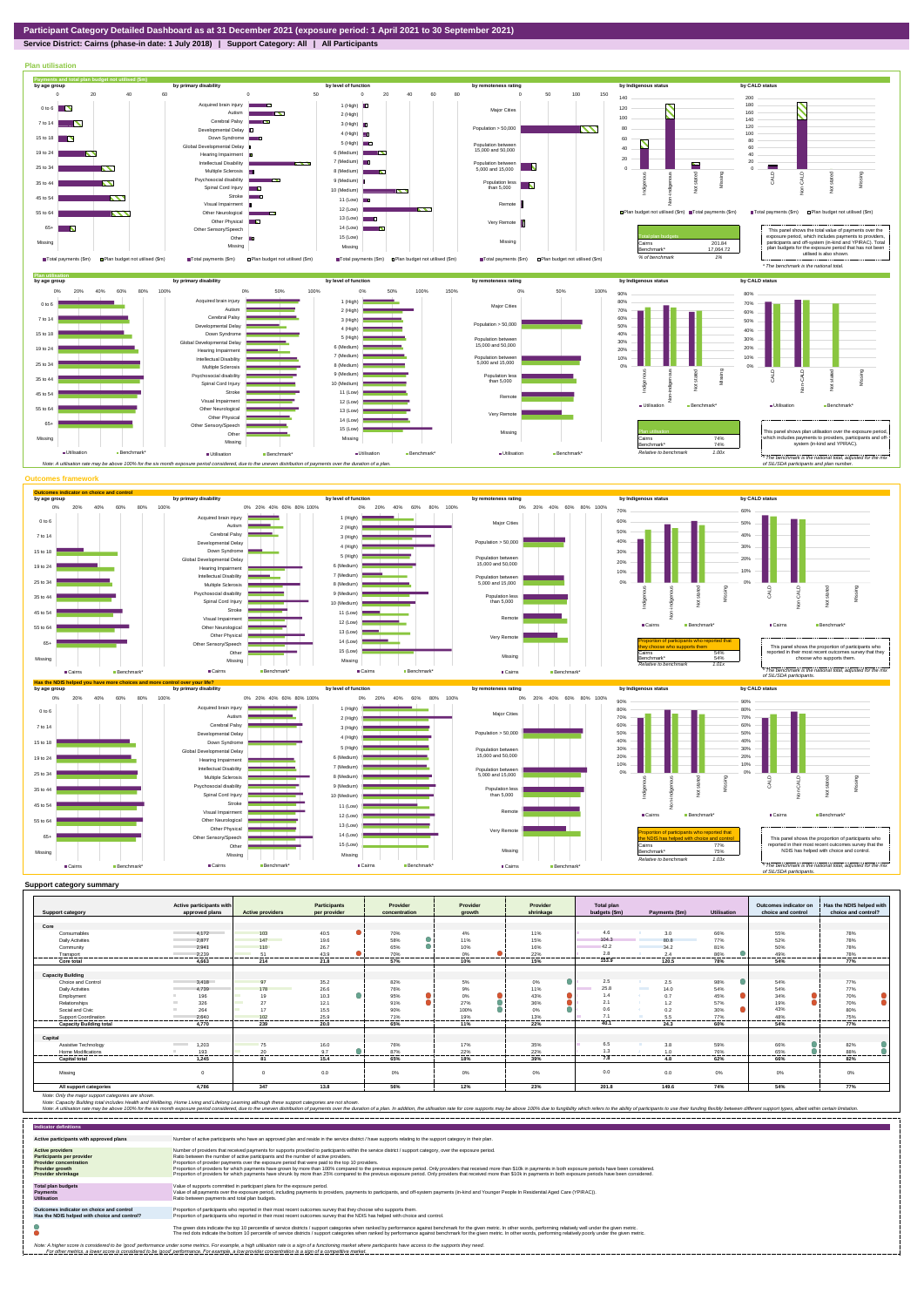**Service District: Cairns (phase-in date: 1 July 2018) | Support Category: All | Participants Receiving SIL/SDA**



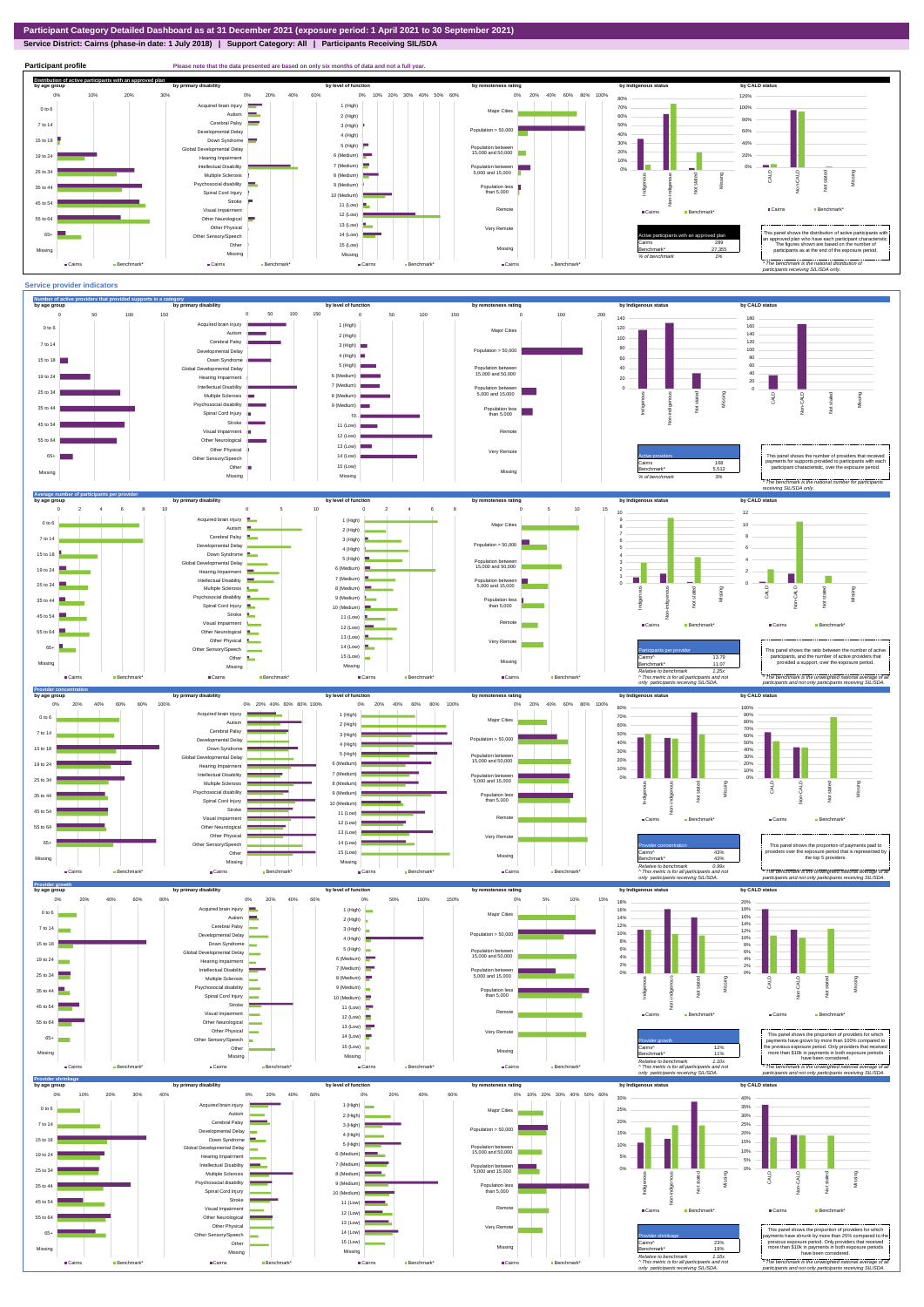**Service District: Cairns (phase-in date: 1 July 2018) | Support Category: All | Participants Receiving SIL/SDA**



| <b>Support category</b>        | Active participants with<br>approved plans    | <b>Active providers</b>                                                                                                     | <b>Participants</b><br>per provider | Provider<br>concentration | Provider<br>arowth | Provider<br>shrinkage | <b>Total plan</b><br>budgets (\$m) | Payments (\$m)             | Utilisation | Outcomes indicator on<br>choice and control | Has the NDIS helped with<br>choice and control? |
|--------------------------------|-----------------------------------------------|-----------------------------------------------------------------------------------------------------------------------------|-------------------------------------|---------------------------|--------------------|-----------------------|------------------------------------|----------------------------|-------------|---------------------------------------------|-------------------------------------------------|
|                                |                                               |                                                                                                                             |                                     |                           |                    |                       |                                    |                            |             |                                             |                                                 |
| Core                           |                                               |                                                                                                                             |                                     |                           |                    |                       |                                    |                            |             |                                             |                                                 |
| Consumables                    | 264                                           | 44                                                                                                                          | 6.0                                 | 72%                       | 11%                | 11%                   | 0.6                                | 0.5                        | 79%         | 22%                                         | 78%                                             |
| <b>Daily Activities</b>        | 286                                           | 68<br><b>Contract Contract Contract Contract Contract Contract Contract Contract Contract Contract Contract Contract Co</b> | 4.2                                 | 68%                       | 16%                | 14%                   | 43.5                               | 39.9                       | 92%         | 24%                                         | 80%                                             |
| Community                      | 279                                           | 57<br>a sa T                                                                                                                | 4.9                                 | 67%                       | 7%                 | 21%                   | 9.3                                | <b>The Contract</b><br>7.5 | 81%         | 24%                                         | 80%                                             |
| Transport                      | 285                                           | 38                                                                                                                          | 7.5                                 | 82%                       | 0%                 | 20%                   | 0.3                                | 0.3                        | 85%         | 24%                                         | 79%                                             |
| Core total                     | -------<br>288                                | ------<br>105                                                                                                               | .<br>2.7                            | .<br>65%                  | ------<br>14%      | 17%                   | <br>53.8                           | 48.2                       | 90%         | 24%                                         | 79%                                             |
|                                |                                               |                                                                                                                             |                                     |                           |                    |                       |                                    |                            |             |                                             |                                                 |
| <b>Capacity Building</b>       |                                               |                                                                                                                             |                                     |                           |                    |                       |                                    |                            |             |                                             |                                                 |
| Choice and Control             | 140                                           | 24                                                                                                                          | 5.8                                 | 85%                       | 0%                 | $0\%$                 | 0.1                                | 0.1                        | 93%         | о<br>29%                                    | 84%                                             |
| <b>Daily Activities</b>        | 287                                           | 78                                                                                                                          | 3.7                                 | 60%                       | 7%                 | 13%                   | 1.6                                | 1.1                        | 70%         | 24%                                         | 80%                                             |
| Employment                     | 11                                            |                                                                                                                             | 2.8                                 | 100%                      | 0%                 | ∩<br>$0\%$            | 0.1                                | 0.0                        | 51%         | 36%                                         | 100%                                            |
| Relationships                  | 118                                           | 14                                                                                                                          |                                     | 95%                       | 0%                 | 14%                   | 1.0                                | 0.7                        | 66%         | 19%                                         | 73%                                             |
| Social and Civic               | 19                                            |                                                                                                                             | 4.8                                 | 100%                      | 0%                 | 0%                    | 0.0                                | 0.0                        | 11%         | 26%                                         | 82%                                             |
| Support Coordination           | 289                                           | 36                                                                                                                          | 8.0                                 | 88%                       | 8%                 | 23%                   | 1.2                                | 1.0                        | 87%         | 24%                                         | 79%                                             |
| <b>Capacity Building total</b> | 289                                           | 108                                                                                                                         | 2.7                                 | 62%                       | 9%                 | 19%                   | 4.0                                | 3.0                        | 73%         | 24%                                         | 79%                                             |
|                                |                                               |                                                                                                                             |                                     |                           |                    |                       |                                    |                            |             |                                             |                                                 |
| Capital                        |                                               |                                                                                                                             |                                     |                           |                    |                       |                                    |                            |             |                                             |                                                 |
| Assistive Technology           | 113                                           | 20<br><b>Contract Contract</b>                                                                                              | 5.7                                 | 94%                       | 40%                | 40%                   | 0.7                                | 0.4                        | 64%         | 21%                                         | 85%                                             |
| <b>Home Modifications</b>      | 61<br><b>Contract Contract</b><br>----------- |                                                                                                                             | 15.3<br>                            | 100%                      | 25%                | 0%<br>.               | 0.6<br>                            | 0.4<br>                    | 64%<br>     | 26%<br>. <del>.</del>                       | 86%<br>--------                                 |
| <b>Capital total</b>           | 134                                           | 24                                                                                                                          | 5.6                                 | 91%                       | 33%                | 22%                   | 1.3                                | 0.8                        | 64%         | 20%                                         | 84%                                             |
|                                |                                               |                                                                                                                             |                                     |                           |                    |                       |                                    |                            |             |                                             |                                                 |
| Missing                        |                                               |                                                                                                                             | 0.0                                 | 0%                        | 0%                 | 0%                    | 0.0                                | 0.0                        | $0\%$       | 0%                                          | $0\%$                                           |
| All support categories         | 289                                           | 168                                                                                                                         | 1.7                                 | 62%                       | 12%                | 20%                   | 59.1                               | 52.0                       | 88%         | 24%                                         | 79%                                             |

| <b>Indicator definitions</b>                                                                                                                 |                                                                                                                                                                                                                                                                                                                                                                                                                                                                                                                                                                                                                                                                                                                                                                                                                 |
|----------------------------------------------------------------------------------------------------------------------------------------------|-----------------------------------------------------------------------------------------------------------------------------------------------------------------------------------------------------------------------------------------------------------------------------------------------------------------------------------------------------------------------------------------------------------------------------------------------------------------------------------------------------------------------------------------------------------------------------------------------------------------------------------------------------------------------------------------------------------------------------------------------------------------------------------------------------------------|
| Active participants with approved plans                                                                                                      | Number of active participants who have an approved plan and reside in the service district / have supports relating to the support category in their plan.                                                                                                                                                                                                                                                                                                                                                                                                                                                                                                                                                                                                                                                      |
| <b>Active providers</b><br>Participants per provider<br><b>Provider concentration</b><br><b>Provider growth</b><br><b>Provider shrinkage</b> | Number of providers that received payments for supports provided to participants within the service district / support category, over the exposure period,<br>Ratio between the number of active participants and the number of active providers.<br>Proportion of provider payments over the exposure period that were paid to the top 10 providers.<br>Proportion of providers for which payments have grown by more than 100% compared to the previous exposure period. Only providers that received more than \$10k in payments in both exposure periods have been considered.<br>Proportion of providers for which payments have shrunk by more than 25% compared to the previous exposure period. Only providers that received more than \$10k in payments in both exposure periods have been considered. |
| <b>Total plan budgets</b><br>Payments<br><b>Utilisation</b>                                                                                  | Value of supports committed in participant plans for the exposure period.<br>Value of all payments over the exposure period, including payments to providers, payments to participants, and off-system payments (in-kind and Younger People In Residential Aged Care (YPIRAC)).<br>Ratio between payments and total plan budgets.                                                                                                                                                                                                                                                                                                                                                                                                                                                                               |
| Outcomes indicator on choice and control<br>Has the NDIS helped with choice and control?                                                     | Proportion of participants who reported in their most recent outcomes survey that they choose who supports them.<br>Proportion of participants who reported in their most recent outcomes survey that the NDIS has helped with choice and control.                                                                                                                                                                                                                                                                                                                                                                                                                                                                                                                                                              |
|                                                                                                                                              | The green dots indicate the top 10 percentile of service districts / support categories when ranked by performance against benchmark for the given metric. In other words, performing relatively well under the given metric.<br>The red dots indicate the bottom 10 percentile of service districts / support categories when ranked by performance against benchmark for the given metric. In other words, performing relatively poorly under the given metri                                                                                                                                                                                                                                                                                                                                                 |
|                                                                                                                                              | Note: A higher score is considered to be 'good' performance under some metrics. For example, a high utilisation rate is a sign of a functioning market where participants have access to the supports they need.<br>For other metrics, a lower score is considered to be 'good' performance. For example, a low provider concentration is a sign of a competitive market.                                                                                                                                                                                                                                                                                                                                                                                                                                       |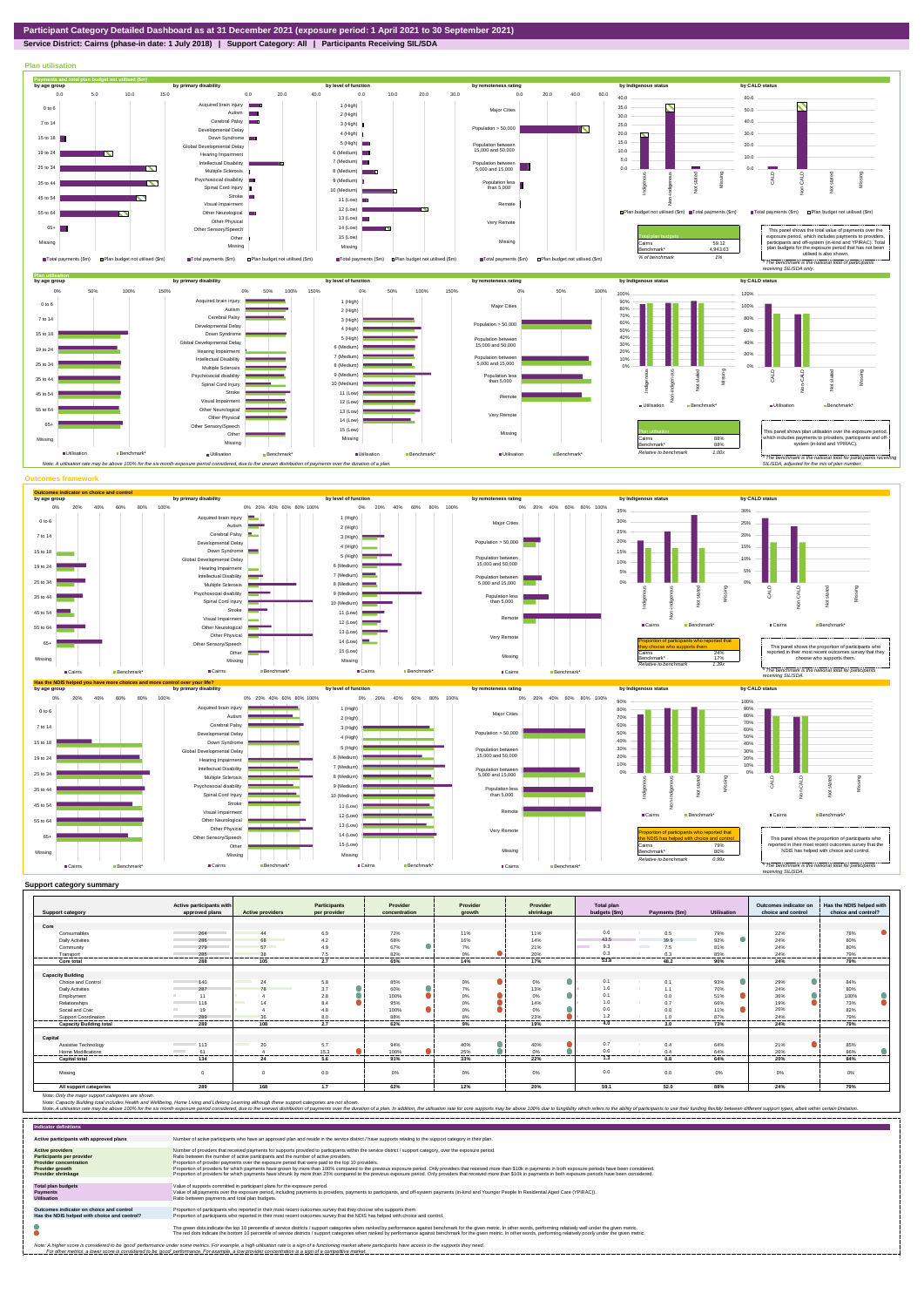**Service District: Cairns (phase-in date: 1 July 2018) | Support Category: All | Participants Not Receiving SIL/SDA**